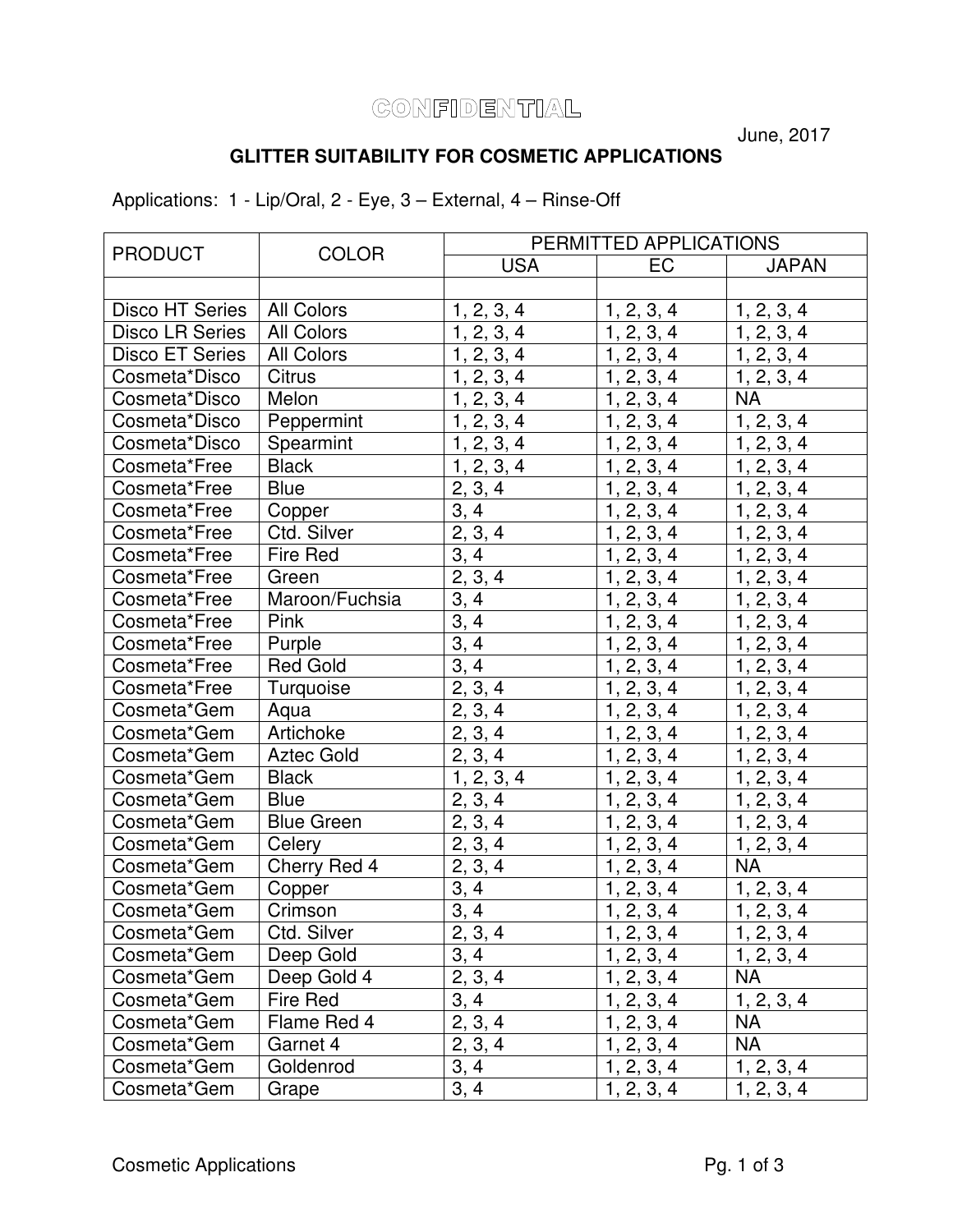| <b>PRODUCT</b> | <b>COLOR</b>              | PERMITTED APPLICATIONS |                          |                          |
|----------------|---------------------------|------------------------|--------------------------|--------------------------|
|                |                           | <b>USA</b>             | <b>EC</b>                | <b>JAPAN</b>             |
|                |                           |                        |                          |                          |
| Cosmeta*Gem    | Green                     | 2, 3, 4                | 1, 2, 3, 4               | 1, 2, 3, 4               |
| Cosmeta*Gem    | Gunmetal                  | 3, 4                   | 1, 2, 3, 4               | 1, 2, 3, 4               |
| Cosmeta*Gem    | Icy Purple 4              | 2, 3, 4                | 1, 2, 3, 4               | <b>NA</b>                |
| Cosmeta*Gem    | Indigo 4                  | 2, 3, 4                | 1, 2, 3, 4               | <b>NA</b>                |
| Cosmeta*Gem    | Jade                      | 2, 3, 4                | 1, 2, 3, 4               | 1, 2, 3, 4               |
| Cosmeta*Gem    | Lake Blue                 | 2, 3, 4                | 1, 2, 3, 4               | 1, 2, 3, 4               |
| Cosmeta*Gem    | Lavender                  | 3, 4                   | 1, 2, 3, 4               | 1, 2, 3, 4               |
| Cosmeta*Gem    | <b>Light Brown</b>        | 3, 4                   | 1, 2, 3, 4               | 1, 2, 3, 4               |
| Cosmeta*Gem    | Light Brown 4             | 2, 3, 4                | 1, 2, 3, 4               | <b>NA</b>                |
| Cosmeta*Gem    | Light Gold                | 3, 4                   | 1, 2, 3, 4               | 1, 2, 3, 4               |
| Cosmeta*Gem    | Light Gold 4              | 2, 3, 4                | 1, 2, 3, 4               | <b>NA</b>                |
| Cosmeta*Gem    | Lilac                     | 3, 4                   | 1, 2, 3, 4               | 1, 2, 3, 4               |
| Cosmeta*Gem    | Lime Green                | 2, 3, 4                | 1, 2, 3, 4               | 1, 2, 3, 4               |
| Cosmeta*Gem    | <b>Malibu Gold</b>        | 2, 3, 4                | 1, 2, 3, 4               | 1, 2, 3, 4               |
| Cosmeta*Gem    | Maroon/Fuchsia            | 3, 4                   | 1, 2, 3, 4               | 1, 2, 3, 4               |
| Cosmeta*Gem    | <b>Matte Blue</b>         | 3, 4                   | 1, 2, 3, 4               | 1, 2, 3, 4               |
| Cosmeta*Gem    | Matte Blue Green          | 2, 3, 4                | 1, 2, 3, 4               | 1, 2, 3, 4               |
| Cosmeta*Gem    | Matte Carbon              | 3, 4                   | 1, 2, 3, 4               | 1, 2, 3, 4               |
| Cosmeta*Gem    | <b>Matte Clover Green</b> | 2, 3, 4                | 1, 2, 3, 4               | 1, 2, 3, 4               |
| Cosmeta*Gem    | <b>Matte Dove</b>         | 1, 2, 3, 4             | 1, 2, 3, 4               | 1, 2, 3, 4               |
| Cosmeta*Gem    | Matte Fuchsia             | 3, 4                   | 1, 2, 3, 4               | 1, 2, 3, 4               |
| Cosmeta*Gem    | <b>Matte Grass Green</b>  | 2, 3, 4                | 1, 2, 3, 4               | 1, 2, 3, 4               |
| Cosmeta*Gem    | <b>Matte Gunmetal</b>     | 3, 4                   | $\overline{1}$ , 2, 3, 4 | 1, 2, 3, 4               |
| Cosmeta*Gem    | Matte Hot Pink            | 1, 3, 4                | 1, 2, 3, 4               | 1, 2, 3, 4               |
| Cosmeta*Gem    | Matte Jade                | 2, 3, 4                | 1, 2, 3, 4               | 1, 2, 3, 4               |
| Cosmeta*Gem    | Matte Lavender            | 3, 4                   | 1, 2, 3, 4               | 1, 2, 3, 4               |
| Cosmeta*Gem    | <b>Matte Mint Green</b>   | 2, 3, 4                | 1, 2, 3, 4               | 1, 2, 3, 4               |
| Cosmeta*Gem    | <b>Matte Navy</b>         | 3, 4                   | 1, 2, 3, 4               | 1, 2, 3, 4               |
| Cosmeta*Gem    | Matte Nude                | 1, 2, 3, 4             | 1, 2, 3, 4               | 1, 2, 3, 4               |
| Cosmeta*Gem    | Matte Peach 4             | 1, 2, 3, 4             | 1, 2, 3, 4               | <b>NA</b>                |
| Cosmeta*Gem    | Matte Petunia             | 3, 4                   | $\overline{1, 2, 3, 4}$  | 1, 2, 3, 4               |
| Cosmeta*Gem    | Matte Pink 4              | 1, 2, 3, 4             | 1, 2, 3, 4               | NA                       |
| Cosmeta*Gem    | Matte Purple              | 3, 4                   | 1, 2, 3, 4               | 1, 2, 3, 4               |
| Cosmeta*Gem    | Matte Red Gold            | 1, 3, 4                | 1, 2, 3, 4               | 1, 2, 3, 4               |
| Cosmeta*Gem    | Matte Rose                | 3, 4                   | 1, 2, 3, 4               | 1, 2, 3, 4               |
| Cosmeta*Gem    | Matte Sand                | 1, 3, 4                | 1, 2, 3, 4               | 1, 2, 3, 4               |
| Cosmeta*Gem    | Matte Turquoise           | 2, 3, 4                | 1, 2, 3, 4               | 1, 2, 3, 4               |
| Cosmeta*Gem    | <b>Matte Yellow</b>       | 2, 3, 4                | 1, 2, 3, 4               | 1, 2, 3, 4               |
| Cosmeta*Gem    | Multi                     | 3, 4                   | $\overline{1}$ , 2, 3, 4 | 1, 2, 3, 4               |
| Cosmeta*Gem    | Pink                      | 3, 4                   | 1, 2, 3, 4               | 1, 2, 3, 4               |
| Cosmeta*Gem    | Pistachio                 | 2, 3, 4                | 1, 2, 3, 4               | $\overline{1}$ , 2, 3, 4 |
| Cosmeta*Gem    | Purple                    | 3, 4                   | 1, 2, 3, 4               | 1, 2, 3, 4               |
| Cosmeta*Gem    | Red                       | 3, 4                   | 1, 2, 3, 4               | 1, 2, 3, 4               |